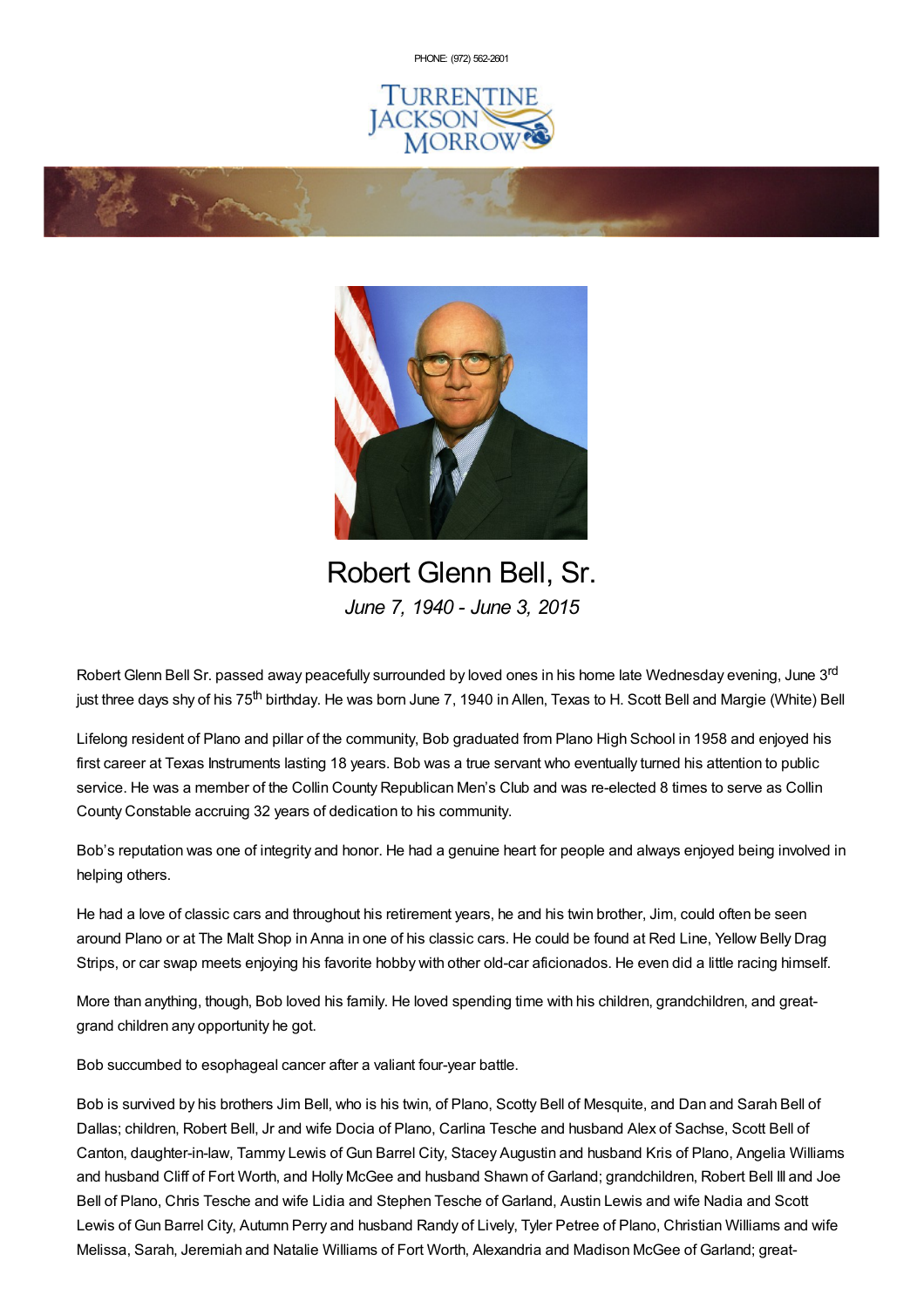grandchildren, Skylan , Mihalyn, and Branson Lewis, Gracie and RaeLynn Perry; and many other loving relatives and friends.

Bob is preceded in death by his wife of 20 years, Judith Diane Bell; previous wife of 32 years, Mitzi Ann Bell; and parents, H. Scott and Margie Bell.

A funeral service will be held at 2:00 p.m., Sunday, June 7, 2015 at Turrentine-Jackson-Morrow Chapel in Allen, Texas. Interment will follow at Rowlett Cemetery in Plano, Texas. The family will receive friends during a visitation being held from 7:00 p.m. until 9:00 p.m., Saturday evening at the funeral home.



# **Memorials**

*Having known Bob from childhood and as an adult, I believe society has lost one of its best...always true, always kind, always helpful. My deepest sympathy to his family and I pray our Lord gives you comfort and strength as you move forward.*

**ALINE CONOLY DUNN, JUNE 7, 2015**

*The Loss of a Great Boss & Great Friend, has filled my Heart w/Sadness..Bob was a Super Guy & he had Many Friends..I was able to meet lots of his Friends while working for Bob..Everyone Loved Bob.. Bob I miss you Boss and Thank you very much for All you did for this Small Town Country Girl..R I P Boss*

### **BECKY ELKINS, JUNE 6, 2015**

*As a retired Collin County employee, I will always fondly remember Bob. He was a true asset to Collin County. He always had a big smile and wonderful personality. Bob was a good man and will be missed. My thoughts and prayers*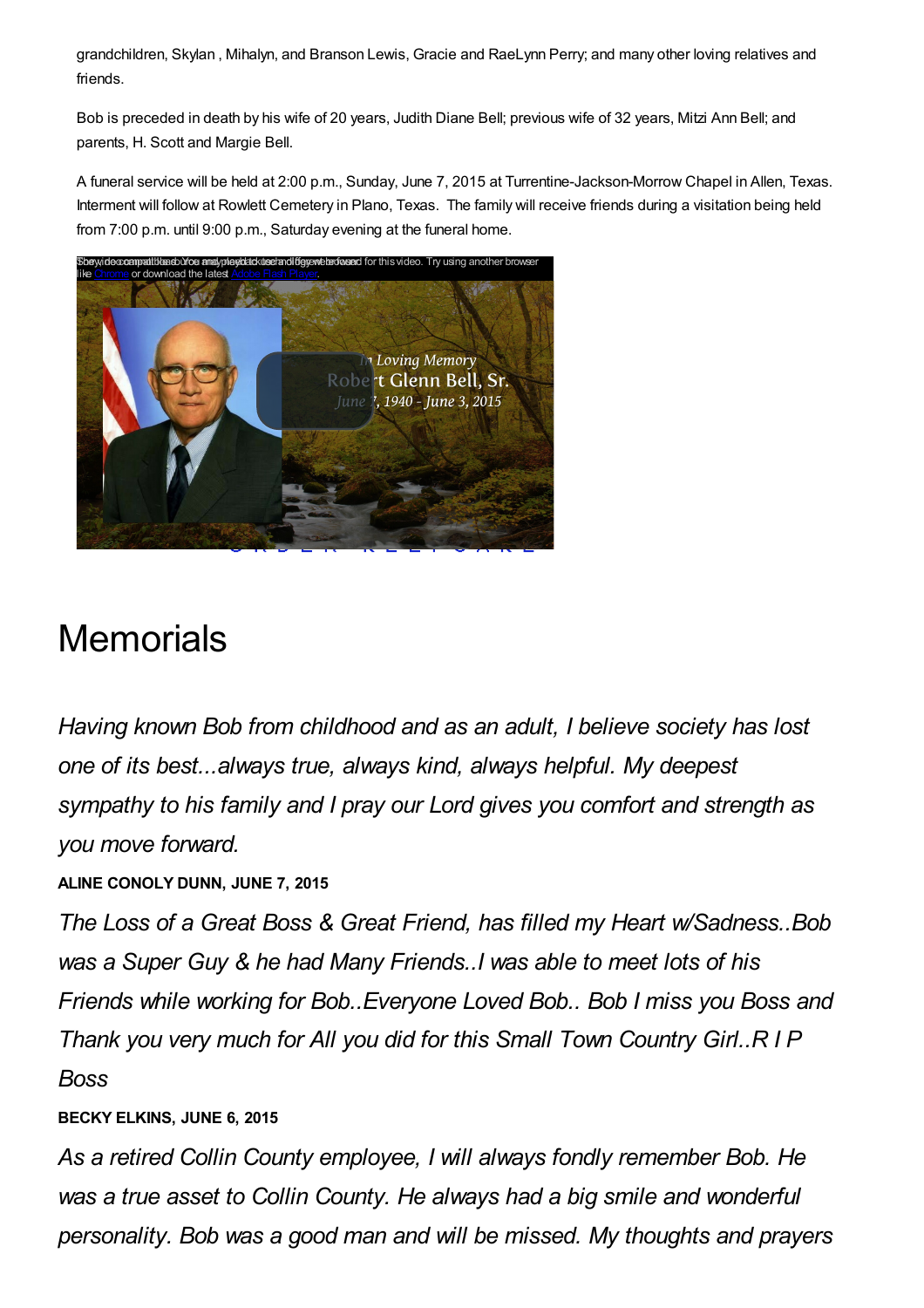*are with his loved ones.*

**MARGARET MITCHELL, JUNE 6, 2015**

*Bob was a great friend, great to work for, and in our later years like a brother. So many great times visiting, working together, and riding the streets of Plano. RIP Boss man, you are loved and missed. Blessings to your family.* **JIM GREEN, JUNE 5, 2015**

*Such an honor to have known a man with the honesty and integrity of Mr. Bell. He will be truly missed.*

**MARTHA HENDERSON, JUNE 5, 2015**

*To all the Bell family, we are praying that God grants you peace as you walk through this sad season. Bless you !*

**JACK AND DENICE BURNSIDE WEBB, JUNE 5, 2015**

*The morning sun has dimmed as I just read a message on my phone that Bob Bell passed during the night. Some say that a man is fortunate if he has one true friend in his life...maybe so...but I have been blessed with many who I am privileged to call friend...at the top of that list is Bob Bell...we known each other as 'Plano Boys" for more than sixty years...walked together through good times and hard...shared victory and defeat...raised families and in the latter years reminisced with both tears and laughter...our last few visits have been with Bob in the hospital or in the care of his loving family who surround him in his home during these last days of this dispensation...to those who know Bob it is superfluous to say that he is a man of honor and integrity --- but it is true and I want to say it...men are reluctant to really express their feeling for another man but I bear my heart here and say openly that I love Bob Bell...I never had a true biological brother...but I have had Bob Bell and for that I am grateful...now, as he has crossed the finish line it can be said that he ran the race well... After a recent visit I asked Bob what I could do for him...his response still echoes in my mind...'Pray for my family Ken'...and so I have, do and will...see you again Bob, count on it. Blessings to each of you family members, our prayers are with you.*